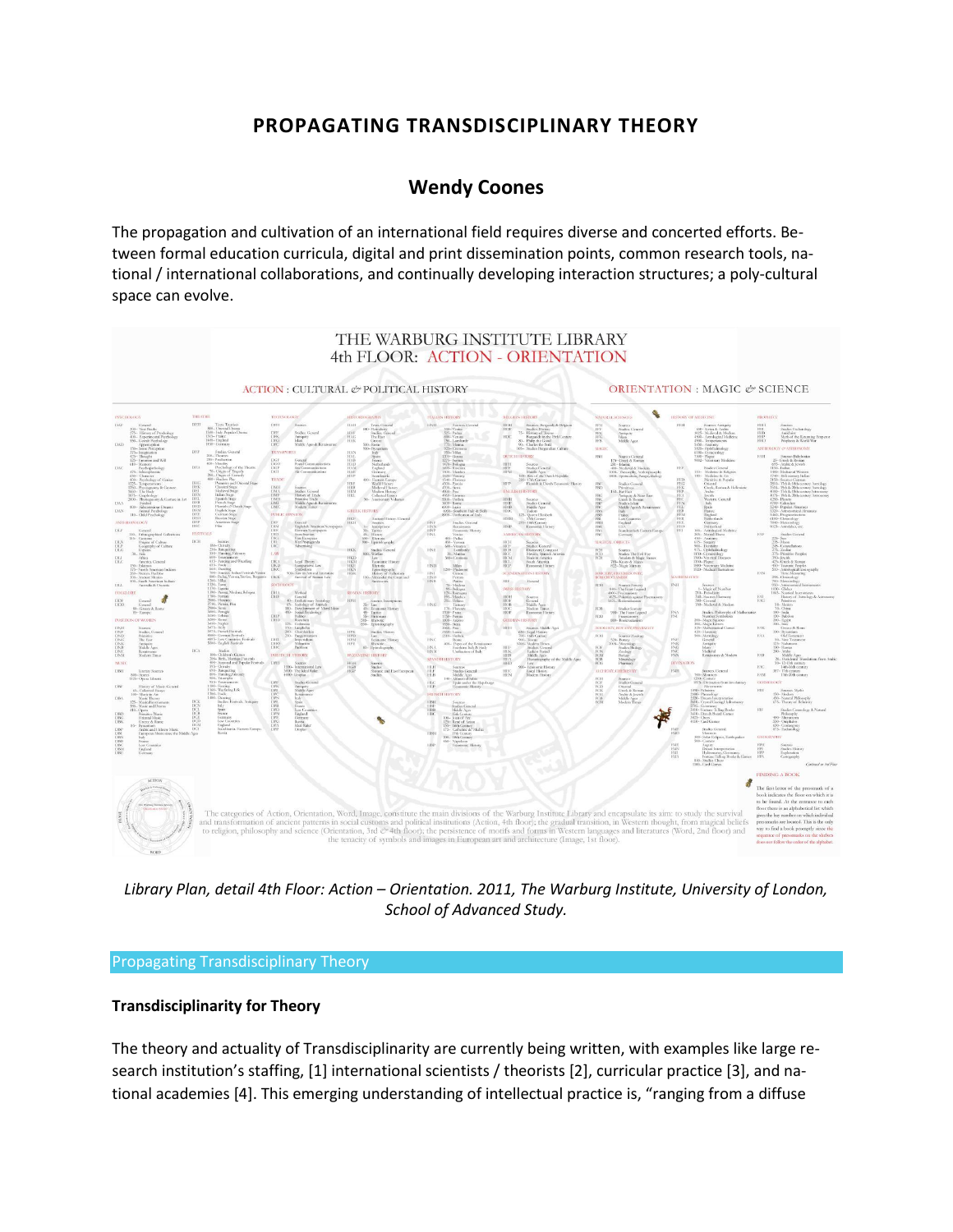conceptual term located above individual disciplines" [5] to proposals for Transdisciplinary Universities. The panel for which this paper is presented at the ISEA, Istanbul 2011 includes Transdisciplinary Research and Transdisciplinary Practice, with a larger view to inform the Leonardo Education and Art Forum (LEAF). So, how can the education of theory, the humanities, also benefit from a transdisciplinary approach and become a Transdisciplinary Theory? What we are looking for is an undefined direction in a not yet existing world. Of the various disciplines related to the Visual Arts, Science & Technology, those who may contribute to a transdisciplinary discourse are defined or discovered by the question needing to be answered. As the needs for theory to lend its hand towards tackling a real-world problem arise, the necessary participants are determined. These participants may be separate people coming from separate fields, like in a classic interdisciplinary or cross-disciplinary cooperation, but it is the fact of focusing around a common question lying in an unknown space which transforms the interaction into transdisciplinarity. It is a co-evolution, co-creation, co-existence, co-operation all impressed today by the digital revolution.

Although transdisciplinarity is a relatively new term, there are elements of its practice that seem quite familiar. Transdisciplinarity questions focus around real-world problems that cannot be sufficiently answered by one discipline. The combination of skills and knowledge sets necessary to take on a particular question is determined by the stakeholders and the potential uses for the answer. This resembles in many ways the learning theories of Constructivism and Applied Academics. The Santa Fe Institute was created 25 years ago when a lunch group of Senior Scientists from Los Alamos had the idea of starting an institution where scientists could pursue problem-driven science (versus the usual imperatives of paradigm- or funding-driven science) directed at 'hard' problems. [6] The 'hard problems' being set forth in complex systems research needing physicists versed in chaos theory, mathematicians, climatologists, computer animators, and more. Any use of a transdisciplinary approach put towards a question of the humanities, a question of theory, would also find the necessary "disciplines" already imbedded within the nature of the question, its stakeholders, and the use of its outcome.

## **CONCEPTUAL MODELS**

Two conceptualizations for what this space of inquiry might look like, this 'trans' in transdisciplinary seem fruitful to bring into the discussion. One is Basarab Nicolescu's concept of the 'Hidden Third.' [7] That between the object and the subject of a problem lies a Hidden Third element that must be discovered anew each time. For the purpose of education, this means that an assignment from one year to the next, with generally the same objects and subjects, might have a completely different set of questions that arise from year to year. This Hidden Third is difficult to write into a curriculum plan, and ever more difficult to describe in a research proposal.

The second conceptualization is the historical poly-cultural planting practice of many Native American tribes who planted the 'Three Sisters;' corn, beans and squash. All three were planted on a mound together, the corn grew first, creating a stalk for the beans, the beans provided nitrogen for the soil, the squash covered the ground, inhibiting weeds and insects and acting as soil shade and waste recycling. Some even planted a fourth sister 'bee weed,' that encouraged pollination and was used for food, medicine and dye. It is possible to plant all these crops separately, requiring increased resources, but the poly-cultural system is more efficient and works even in the most difficult environments. The needs of one plant (vine needing pole,) leaves off where the characteristics of another begin; a kind of good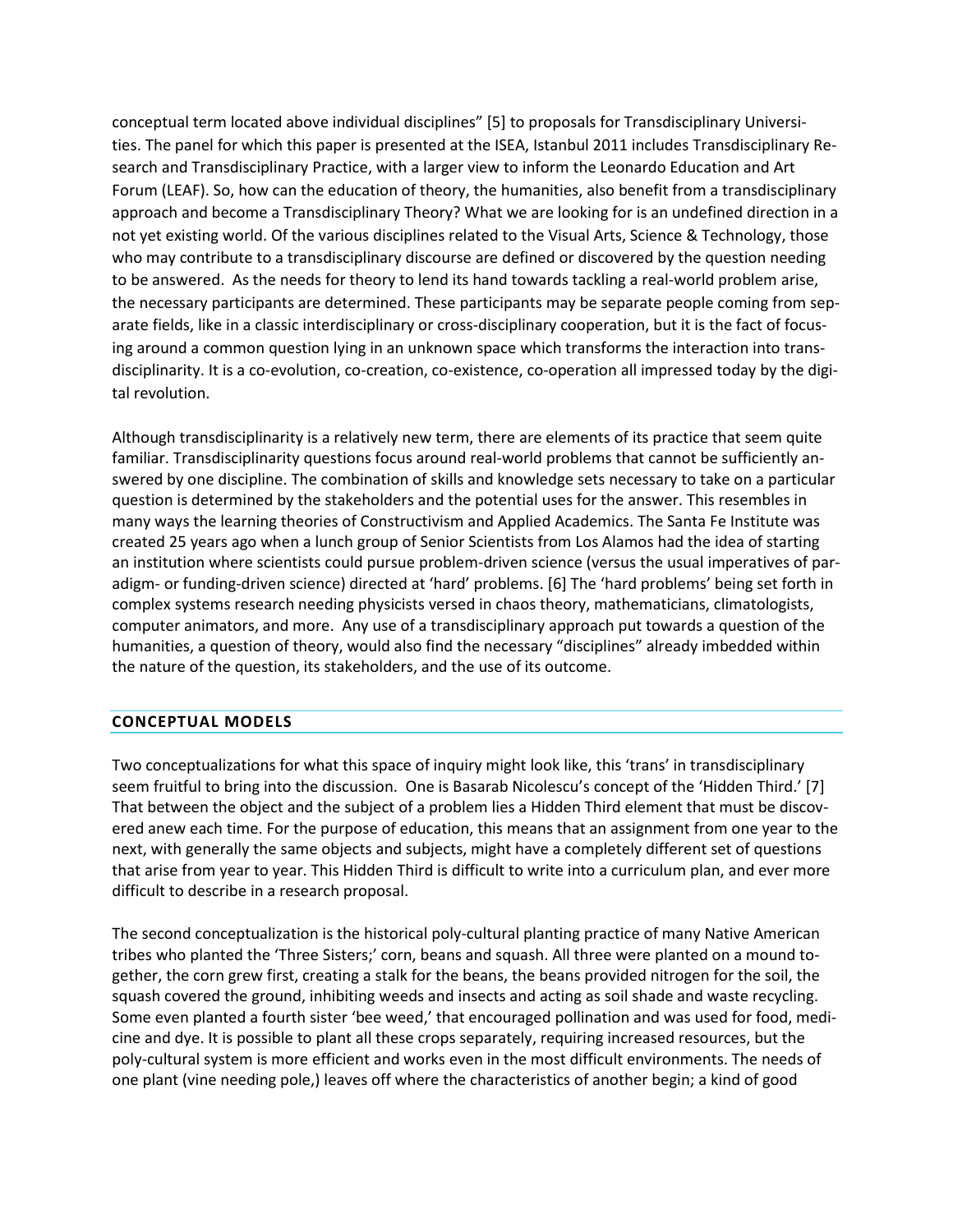neighbor system. A truly transdisciplinary approach to theory would find the combination of these Sister Plants best suited for growing in the space of Nicolescu's Hidden Third.

#### **CURRENT EXAMPLES – MEDIAARTHISTORIES AND IMAGE SCIENCE**

Between formal education curricula, digital and print dissemination points, common research tools, national / international collaborations and continually developing interaction structures, a poly-cultural space for transdisciplinary theory can evolve. Two examples to be brought into the discussion are the endeavors and activities of the Department for Image Science at the Danube University during the past 5 years, and the international platform [www.MediaArtHistory.org](http://www.mediaarthistory.org/) and its international conference series.

The first Media Art History conference in the series took place at the Banff New Media Institute in 2005. In the fall of 2004, a broad call for papers was announced, encouraging submissions from the following fields: *art history, anthropology, architecture, computer science, collecting, cd-rom & dvd creation, cultural studies, curating, cyberfeminism, documentation, ethnography, film studies, history of science, history of technology, image science, interaction, interculturalism, media archaeology, media art, media studies, museum direction, museum exhibit creation, nano arts, performance, photography, pop culture, presence research, preservation, psychology, robotics, scenography, science writing, semiotics, sociology, sound studies, supercomputing, teaching, theatre, videography, and visual culture.* Over 300 scholars responded and colleagues from 19 different fields presented papers at Refresh! The First International Conference for the Histories of Media Art, Science and Technology. Currently the 5th conference in the series is being planned for 2013, with no end for this transdisciplinary international conference series in sight. Focused around questions of common interest, answering the call for papers with themes bridging the spans between disciplines, the outcomes of this conference series are strong and continue to evolve. The MediaArtHistoriesArchive is the digital text repository of this new field, perhaps it is one of the newest transdisciplinary fields in the humanities created during the current digital revolution.

The Department of Image Science at the Danube University in Krems, Austria is currently the only higher learning institute of its kind conducting research and offering post-graduate studies in the field Image Science. The field of Image Science is translated in German as Bildwissenschaften, which means the study or science of the image, with "image," including everything from moving, still, historical or conceptual images. It draws from the academic pursuits in: *Art History, Archeology, Philosophy, Psychology, Ethnology, Media Studies, Communication Studies, Film Studies, Semiotics, Political Science, History of Science*, with relations also to: *Computer Science, Computer Visualization, Cognition Studies, Biology, Physics, and Medicine*. These are disciplines and theories that cluster around the image and their connections, images that cross normal academic boundaries. One of the fathers of Image Science, Aby Warburg organized his library on the "Law of the Good Neighbor" (Gesetzt der guten Nachbarschaft) and gives a primary example how Image Science is a historically transdisciplinary field. As Leland de la Durantaye explains, "the various sections and the books within them were arranged as a function of their ability to engage with the books on either side of them…. Visitors to Warburg's Library are thus confronted by an enigma – so intensely that upon first entering it Ernst Cassirer declared that one needed either 'to flee from it' or 'to remain there a prisoner for years.'" [8] The complexity and ingenuity of the Warburg Library connections can be seen in Fig. 1. Resembling the poly-cultural Three Sisters, the curricula and research strategies of the Department for Image Science bring together a variety of mutually beneficial theories and disciplines based on the problem to be addressed, with a curriculum constantly evolving to